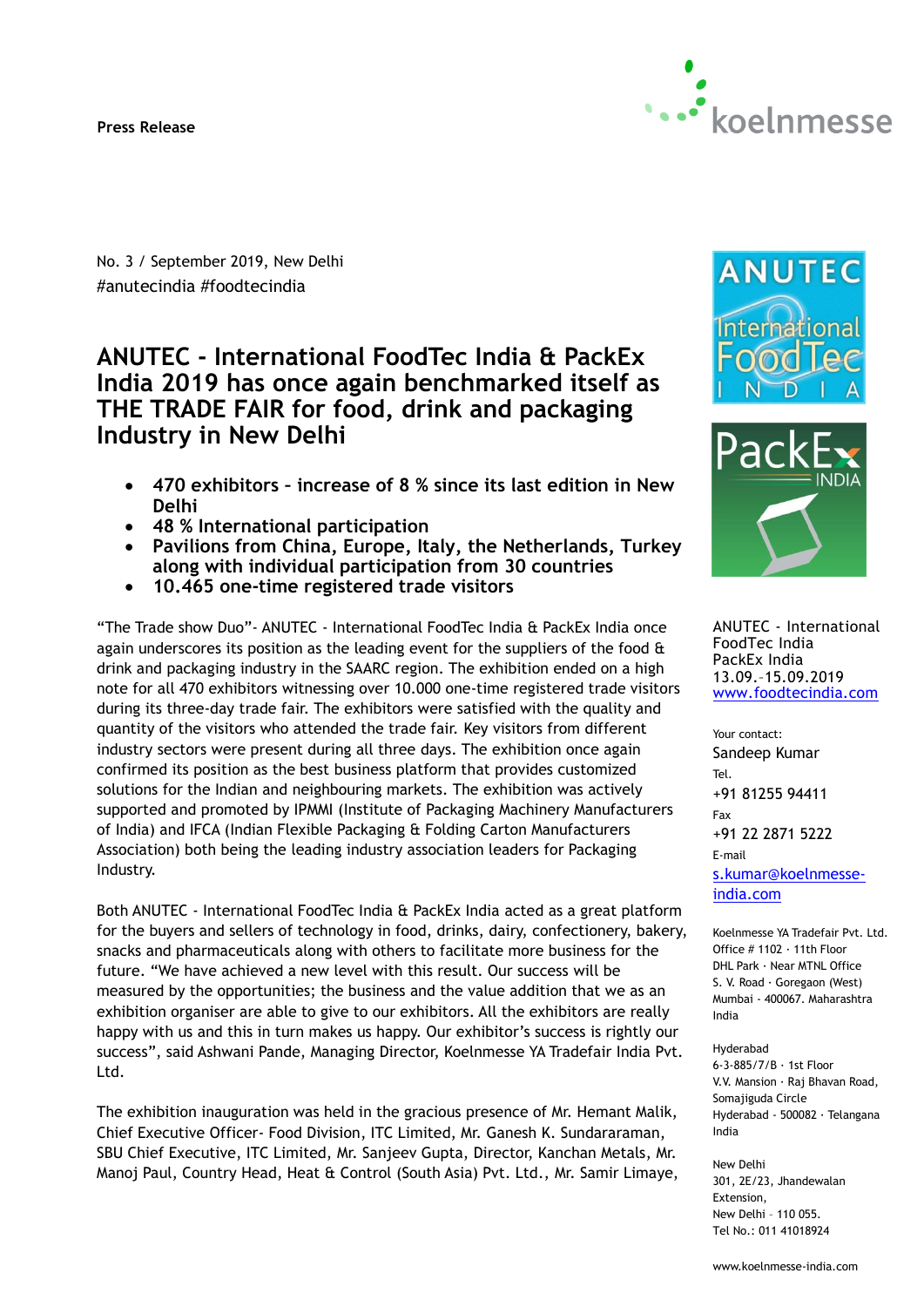

President, IPMMI, Mr. Ashwani Pande, Managing Director, Koelnmesse YA Tradefair Pvt. Ltd. along with other dignitaries. In their inaugural speech, Mr. Hemant Malik congratulated Team Koelnmesse for creating a one-stop location for the Indian food and beverage industry in the form of ANUTEC - International FoodTec India & PackEx India. Mr. Ganesh K. Sundararaman, stressed the fact that India is a large consumption country where food processing is one of the most important sectors. To cater to the demand of this sector, ANUTEC - International FoodTec India & PackEx India is the only ideal place in India that showcases the latest for the food  $\hat{\alpha}$  drink technology thereby building partnerships and business. Key visitors from ITC, Haldiram's, HUL, Cremica, Dabur, Pepsico, Nestle, Prataap Snacks, Balaji wafers, Vadilal, Hatsun Agro, Sun Pharmaceuticals, Abbott, Cipla and many others were present during all three business days. The feedback received from the key visitors from different sectors benchmarking ANUTEC – International FoodTec India & PackEx India as a truly international exhibition organised world over. The visitors have also expressed their satisfaction over the wide spectrum of technological solutions being showcased at the exhibition for their needs. The exhibitors underlined the increased quality of the trade visitors to the exhibition over other trade shows and showed keen interest to book stands for the next edition with bigger area.

Koelnmesse YA Tradefair Pvt Ltd will be hosting the 15<sup>th</sup> edition of the largest technology event catering to the food, drink and packaging industries: ANUTEC - International FoodTec India – International supplier fair for the food & drink industry and PackEx India – International exhibition on Packaging material and Technology along with ANUTEC Ingredients India and Food Logistics India from 23.09. to 25.09.2020 at Hall No. 1, 2, 3 & 4, Bombay Exhibition Centre, Mumbai.

#### **Koelnmesse - Global Competence in Food and FoodTec**:

Koelnmesse is an international leader in organising food fairs and events regarding food and beverage processing. Trade fairs such as Anuga, ISM and Anuga FoodTec are established world leaders. Koelnmesse not only organises food trade fairs in Cologne, Germany, but also in further growth markets around the globe, for example, in Brazil, China, Colombia, India, Italy, Japan, Thailand, the United States and the United Arab Emirates, which have different focuses and contents. These global activities enable us to offer our customers a network of events, which in turn grant access to different markets and thus create a basis for sustainable and stable international business.

Further Information is available at:<http://www.global-competence.net/food/>

#### **The next events:**

Cibus Tec, Parma, Italy 22.-25.10.2019 Andina Pack, Bogotá, Colombia 19.-22.11.2019 ProSweets Cologne, Cologne, Germany 02.-05.02.2020

Page 2/3